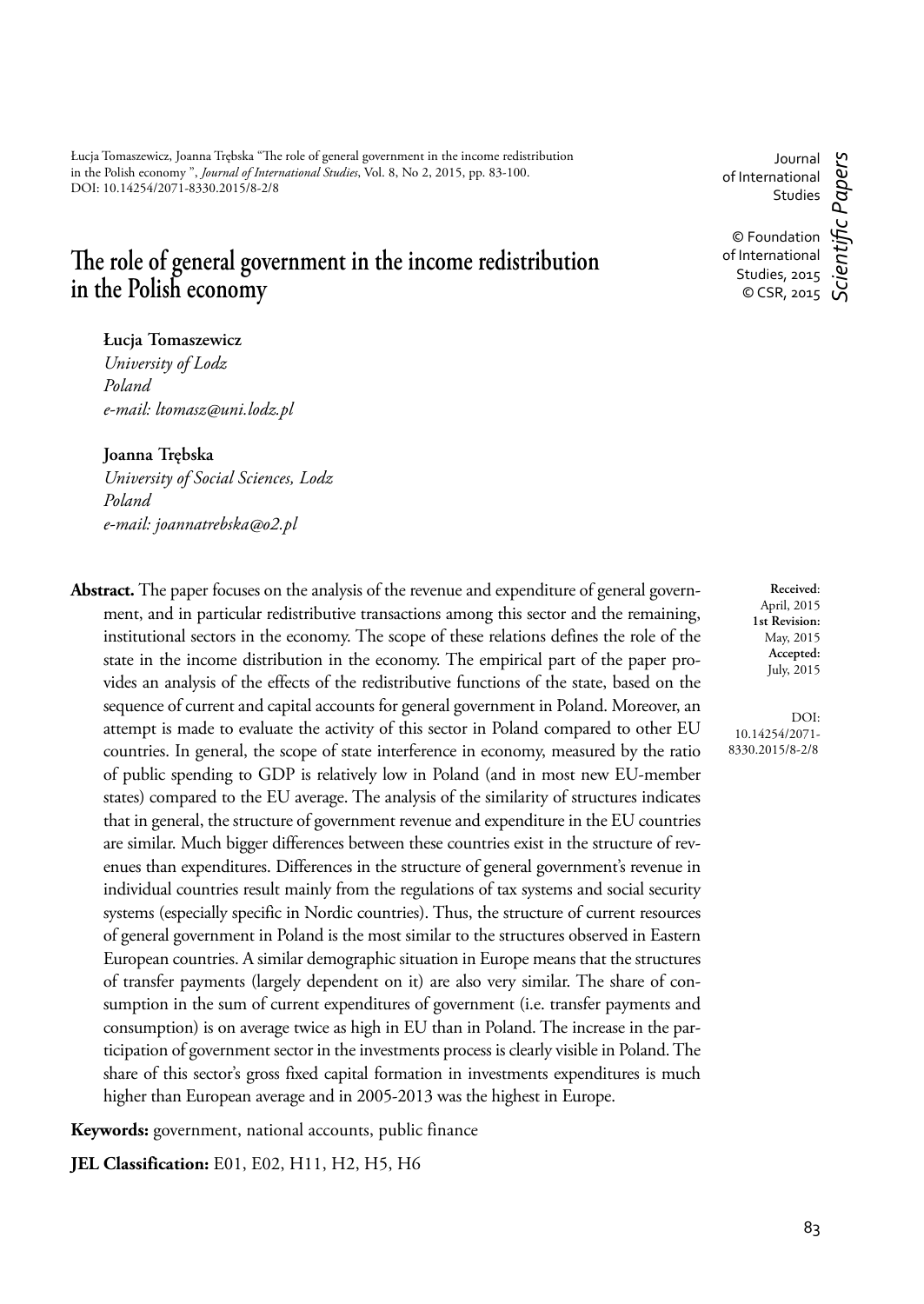### **INTRODUCTION**

This paper aims at providing an analysis of the revenue and expenditure of general government, and in particular redistributive transactions among this sector and the remaining, institutional sectors (mainly households), distinguished in the national accounts. This analysis permits the evaluation of changes of these transactions over time, as well as to compare the role of general government in Poland and in other European countries.

The System of National Accounts (SNA) as a standard of statistical reporting, is a set of internally consistent information about the economy. At the same time, SNA creates a conceptual and analytical pattern for research of the economy structure from the perspective of the income circulation among the economy entities. In SNA the national economy is described through the activity of institutional units grouped into five institutional sectors: non-financial corporations, households, general government, financial corporations, non-profit institutions. Moreover, rest of the world sector, which includes foreign entities, is distinguished (*System of National Accounts 2008*, 2009).

According to the primary aim of this paper, special attention is paid to the general government sector and its relations with other sectors, mainly with households sector. The scope of these relations defines primarily the role of the state in the income distribution in the economy. We do not put any hypotheses concerning these relations in the article, hoping that the preliminary empirical analysis presented here will origin in formulating them and their verification on the basis of a much broader empirical evidence, both in terms of the period of analysis, as well as its spatial dimension. Based on the available data for the period of 14 years (2000-2013), sometimes referring also to the 90s of the last century, we are looking for answers to the following general questions about the Polish economy, as well as observed trends in other EU countries. What are the key patterns with regard to the structure of revenues and expenditures of the government sector in Poland in the analyzed period, and their main reasons stemming mainly from economic policy? To what extent changes in social policy and fiscal policy are determined by the observed changes in the demographic structure? What are the differences and similarities in the structure of expenditure and revenues in each country? What are the revenues and public expenditure in relation to GDP in individual countries, in particular Poland, to the average for the EU, what are the trends noted?

The empirical analysis conducted in this article sheds additional light on the ongoing discussions on empirical grounds, in the context of economic growth, public debt (Streeck, 2013) and economic policy in the EU in recent years, especially before and after the recent financial crisis (Balcerowicz *et al*, 2014; Alesina, de Rugy, 2013; Warmedinger *et al*, 2015). This is an important analysis in the context of the theories, often extreme on the role of government in the distribution and redistribution of income in relation to deepening of social inequalities in developed countries (Stiglitz, 2000, 2015; Krugman, 2012; Sachs, 2005; Piketty, 2014). In the countries of Central and Eastern Europe, this is a special problem, since the development of a market economy was halted by a long period of centrally planned economy. Catching up with developed market economies requires significant analysis and decisions regarding the direction of development of the economy, which can bear specific economic and social problems. The latter arise largely from demographic conditions: population aging and demographic depressions. The ongoing discussion on social inequality and development of the Polish economy found its expression in the works of Polish economists and researchers (e.g. Winiecki, 2009; Balcerowicz, 2004; Mączyńska, 2015; *Reforma kulturowa 2020-2030-2040*, 2015).

In the traditional sense, arising from the market failure (Wolf, 1993), the role of the state in the economy is referred to three areas: resource allocation, redistribution (distribution) and stability (e.g. Bain, Howells, 1987; Musgrave, 1973; Shleifer, 1998). Inefficiencies of the market mechanism in the optimal allocation of resources are related to, among others, the existence of the so-called public goods and services (e.g.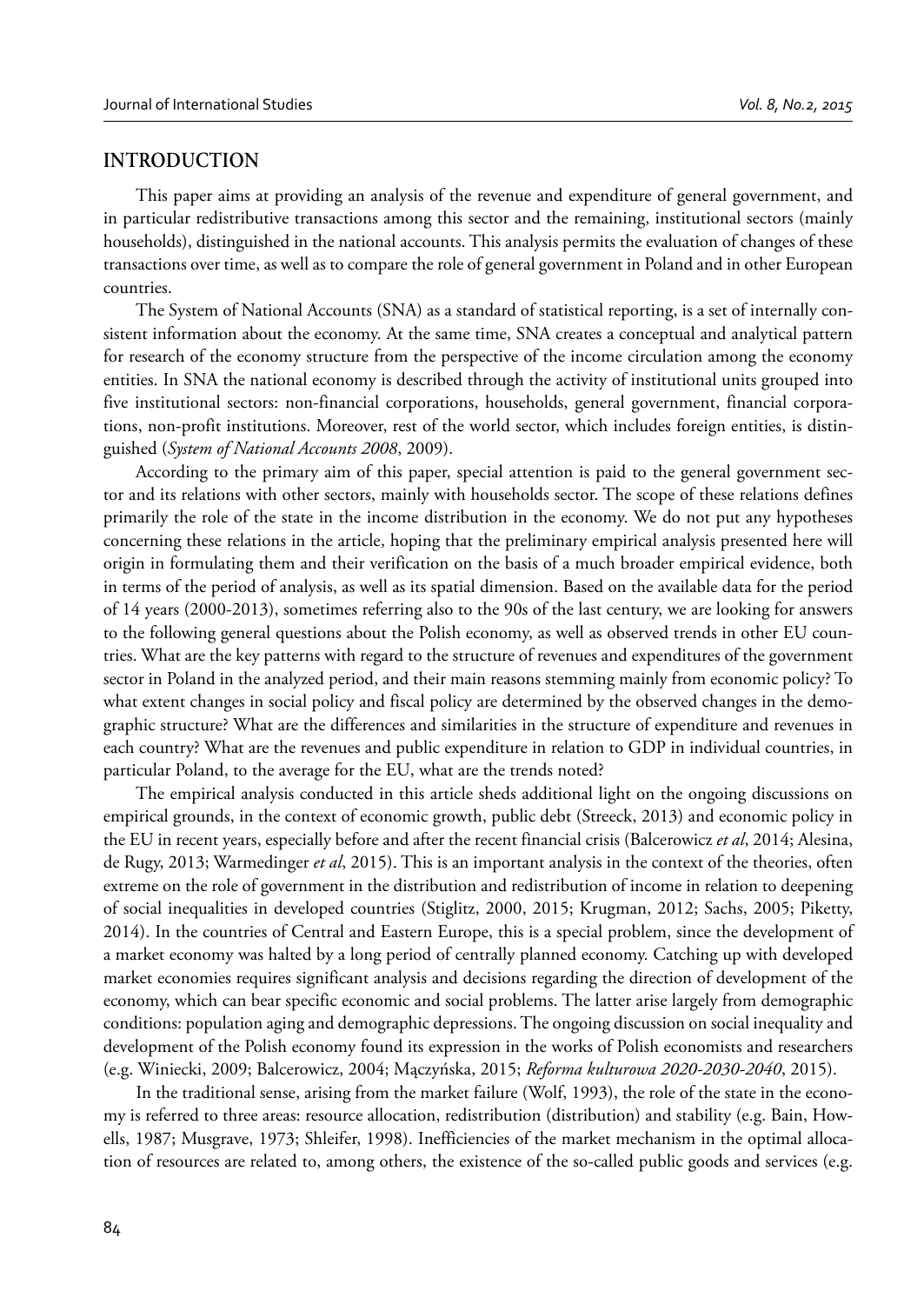roads, parks, public lighting, etc.), which are offered to potential users through the state institutions. These goods can be financed and/or managed directly by the state (e.g. public defense). State's interference in the economy in terms of allocation also stems from a lack of competition or structural defects relating to specific branches. In this context, state's spending associated with nationwide or high risk capital-intensive projects (subsidies for mining, metallurgy, agriculture, scientific research) are justified (Chang, 2003).

The role of the state in the sphere of redistribution is to alleviate disparities in living standards of various social groups. The main tools of state's influence on the economy is the tax system, certain forms of budget spending and impact on prices. Thus, in the context of the redistributive functions of the state, public expenses related to meeting the collective needs (financing health care, education) are justified. In addition, the need of collective responsibility for solving social problems through social benefits as government transfer payments to households, deserves special attention. Social issues that are the center of attention of the so-called welfare state are: the risks arising from an aging population, limited mobility of people, traditional jobs deficit, persistent and growing social inequality (e.g. Piketty, 2014; Barr, 2001; Bohum, 1987; Golinowska, 2005). The economic analysis does not lack criticism of the idea of the welfare state, highlighting the high cost of redistribution of income and its negative effects on economic development. An extensive welfare state leads to the destruction of microeconomic incentives to be independent, active and enterprising, as well as to the reduction of propensity to save (Poterba, 1994; Attanasio *et al.,* 2004; Horioka, *et al*., 2007). The practice of different countries of the world varies in the scope of state's influence on the economy. Measurable effects of government's activities (public expenditure) indicate that most European economies are characterized by a relatively high degree of state interventionism, contrary to the US and Japan. The ratio of social benefits to GDP in Denmark in 2014 was 0.36, in Finland – 0.34, Sweden – 0.33, in France – 0.35, relatively low in Poland – 0.24 and Eastern Europe countries: e.g. in Latvia – 0.16 in 2013 (Eurostat database; Non-financial transactions, update: 30-07-2015); this ratio was equal to 0.27 in Japan and 0.20 in the US in 2013 (OECD Database; Non-financial accounts by sectors, extracted on 01-08-2015).

A stabilizing function of the state in the economy is due to the periodically recurring problems of imbalance between supply and demand in the market. Hence, the role of the state involves interference in the course of the business cycle by affecting the size of the global demand and supply. It was the period of great global economic crisis of 1929 – 1933 that contributed to the increase in the acceptance state interventionism (Keynes, 1936). Also in recent years, i.e. after the 2008-2009 crisis, the issue of the role of the state has gained a special significance in the light of financial crises (e.g. Roubini, Mihm, 2010) and globalization (e.g. Chang, 2003). State's activities concern mainly the tax burden regulation, public expenditure, impeding inflation trends, unemployment reduction.

In the empirical part of this paper the effects of the redistributive functions of the state, presented by the sequence of general government's accounts, are discussed. The analyzed sequence includes the allocation of primary income, redistribution of income (transfers) and the use of disposable income in respect of consumption and accumulation. Particular attention is devoted to the secondary of distribution income.

The statistical research methods such as analysis of the structure of income and expenditure of the general government, similarity index of structures (Johnson, 1976), the Hellwig's development pattern method (Hellwig, 1968) are applied. The observed trends and relationships between certain transactions concerning distribution and redistribution of income are also reported. Statistical analysis is based on the Eurostat database for the period 2000-2013 – latest available time series for the full sequence of Polish national accounts drawn up according to the principles of the *European System of Accounts ESA2010* (2013), data for 2014 is currently published only for certain transactions.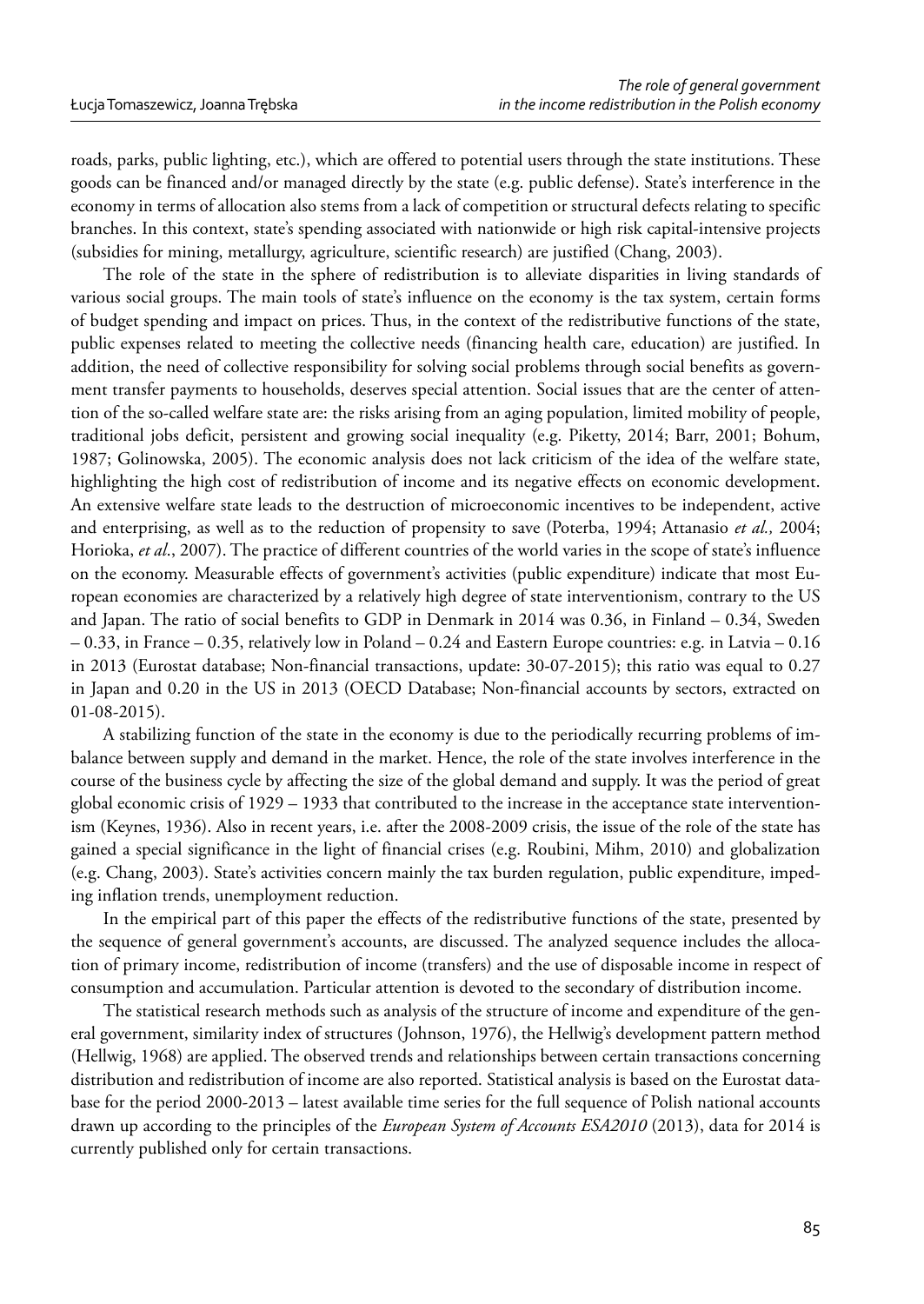The structure of the paper is the following. The first section defines the institutional units classified as belonging to the general government sector and presents the sequence of accounts in the system of national accounts, with particular emphasis on the revenue and expenditure of general government. The empirical parts of the paper are an attempt to answer the posed above questions by the evaluation of activity of this sector in the last 14 years in Poland compared to other EU countries. The conclusions are contained in a brief summary.

# **GENERAL GOVERNMENT SECTOR IN SNA**

The classification of domestic institutional sectors, based on the economic goal criterion and on the functions regarded as main for their entities in the economy, is presented in *System of National Accounts 2008*, pp.61-86 and *European System of Accounts ESA 2010*, 2013, pp.31-49.

General government sector includes (*System of National Accounts*, pp. 80-82):

- central government including all the ministries and other central institutions whose competence usually refer to the entire country's economic territory, except for the administration of social security funds;
- state government including government units which are separate institutional units, performing the functions of government and local governments at a level below that of central government and above that of the governmental institutional units existing at a local level (this sub-sector is not found in Poland as it relates to countries with a federal structure of government);
- local government containing these bodies of public administration whose competence extends only to the local part of the economic territory of the country, with the exception of local agencies of social security funds;
- social security funds covering all central, regional and local institutional units whose principal activity is to secure social benefits. A detailed list of units included in the general government sector in Poland that meet ESA classification criteria can be found in the publication: *Statystyka sektora instytucji rządowych i samorządowych*, 2010, pp. 124-126).

System of National Accounts distinguishes the sequence of current accounts (production account, generation of income account, allocation of primary income account, secondary distribution of income account, use of disposable income account) and accumulation accounts (capital account, financial transactions account, other changes in the volume of assets account and revaluation account) for each sector. Additionally, there are balance sheets: opening balance, changes in the balance, closing balance (*System of National Accounts 2008*, 2009, pp. 95-125, 131-269).

According to the aim of the paper, attention is focused on allocation of primary income account, secondary distribution of income account, use of disposable income account from the sequence presented above. The forms of factor incomes and current transfers that are resources of individual sub-sectors of the general government, as well as items of expenditure, are presented in Table 1.

Capital account (see Table 2) contains transactions and other changes that cause the differences in the opening and closing balance sheels. The item that closes the entire sequence of non-financial accounts – net lending / net borrowing – shows the difference between total resources (current and capital) and total uses (current and capital), i.e. the surplus or deficit of general government sector. The net lending / net borrowing item for central government subsector corresponds to the state budget deficit, however, net barrowing is not equal to it. The differences firstly relate to the list of transactions that are the revenue and expenditure of the state budget and the transactions listed in the sequence of national accounts. This applies both to financial and nonfinancial transactions. Secondly, the list of institutional units included in the central government sector by the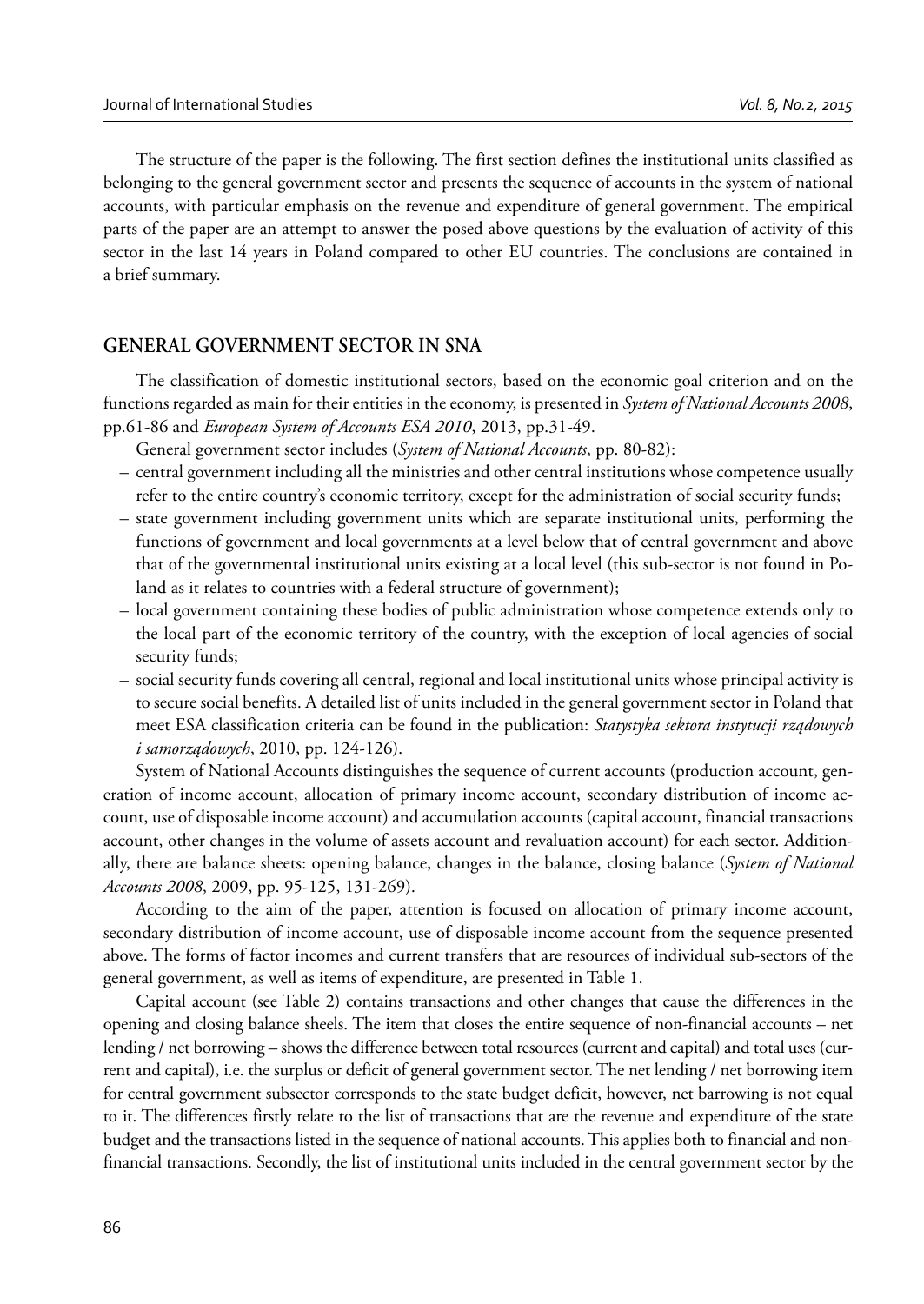SNA is not identical to the list of units which transactions of the budget concern (see *Manual on Government Deficit and Debt*, 2014; *Statystyka sektora instytucji rządowych i samorządowych*, 2010, pp. 259-272).

#### Table 1

Transactions of general government current account (by sub-sectors and forms of transactions)

| Resources (revenue)                                          |                                              |                                          | Uses (expenditure)                                   |                                                 |                                                   |  |
|--------------------------------------------------------------|----------------------------------------------|------------------------------------------|------------------------------------------------------|-------------------------------------------------|---------------------------------------------------|--|
| Central government<br>(S1311 <sup>a</sup> )                  | Local gov-<br>ernment<br>(S1313)             | Social security<br>funds<br>(S1314)      | Central gov-<br>ernment<br>(S1311)                   | Local gov-<br>ernment<br>(S1313)                | Social secu-<br>rity funds<br>(S1314)             |  |
|                                                              | Allocation of primary income account         |                                          |                                                      |                                                 |                                                   |  |
| Operating surplus and mixed income, gross (B2A3G)            |                                              |                                          |                                                      |                                                 |                                                   |  |
| Taxes less subsidies on production and imports (D2_M_<br>D3) |                                              |                                          |                                                      |                                                 |                                                   |  |
| Property income (D4)                                         |                                              |                                          | Property income (D4)                                 |                                                 |                                                   |  |
|                                                              |                                              |                                          |                                                      | Primary income, $\text{gross}^b$ (B5G)          |                                                   |  |
|                                                              |                                              | Secondary distribution of income account |                                                      |                                                 |                                                   |  |
| Primary income, gross (B5G)                                  |                                              |                                          |                                                      |                                                 |                                                   |  |
|                                                              | Current taxes on income and wealth etc. (D5) |                                          |                                                      | Current taxes on income and<br>wealth etc. (D5) |                                                   |  |
|                                                              |                                              | Net social<br>contributions<br>(D61)     |                                                      |                                                 |                                                   |  |
| Social assistance benefits (D622)                            |                                              |                                          |                                                      |                                                 | Social secu-<br>rity benefits in<br>$\cosh(D621)$ |  |
|                                                              |                                              |                                          |                                                      |                                                 |                                                   |  |
|                                                              |                                              |                                          | Net non-life insurance premiums (D71)                |                                                 |                                                   |  |
| Current transfers within general government (D73)            |                                              |                                          | Current transfers within general government<br>(D73) |                                                 |                                                   |  |
| Current international cooperation (D74)                      |                                              |                                          | Current international coop-<br>eration $(D74)$       |                                                 |                                                   |  |
| Miscellaneous current transfers (D75)                        |                                              |                                          | Miscellaneous current transfers (D75)                |                                                 |                                                   |  |
|                                                              |                                              |                                          | VAT and GNI - based EU own resources<br>(D76)        |                                                 |                                                   |  |
|                                                              |                                              |                                          | Disposable income, gross (B6G)                       |                                                 |                                                   |  |
|                                                              |                                              | Use of disposable income account         |                                                      |                                                 |                                                   |  |
| Disposable income, gross (B6G)                               |                                              |                                          |                                                      |                                                 |                                                   |  |
|                                                              |                                              | Final consumption expenditures (P3)      |                                                      |                                                 |                                                   |  |
| Saving, gross (B8G)                                          |                                              |                                          |                                                      |                                                 |                                                   |  |

a codes of sub-sectors and transactions used in Eurostat database are shown in brackets

<sup>b</sup> all the balance items are in italic

Source: compiled by the authors on the basis of ESA 2010.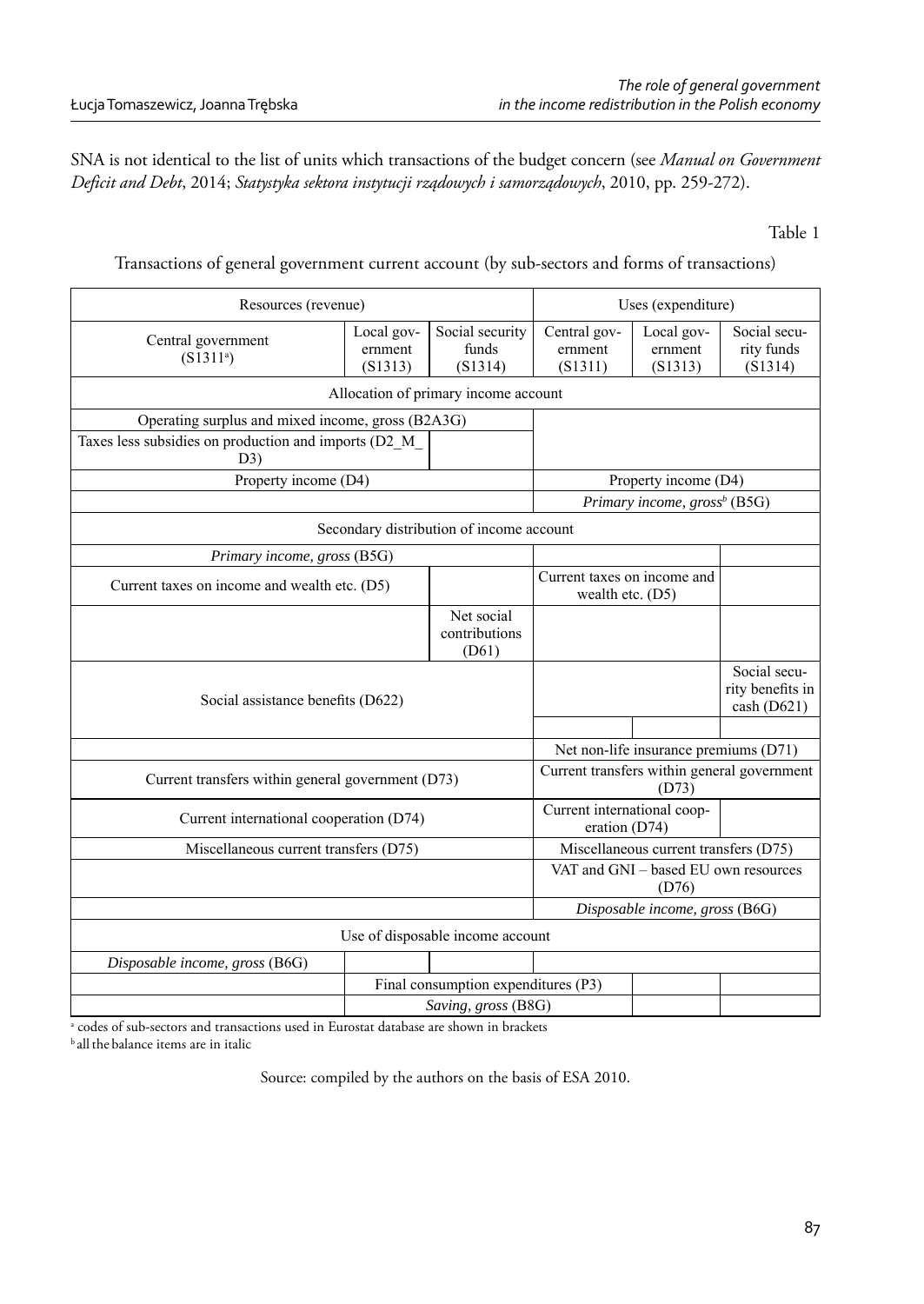#### Table 2

| Resources                                   |                                |                                      | Uses                                                                                  |  |                                  |
|---------------------------------------------|--------------------------------|--------------------------------------|---------------------------------------------------------------------------------------|--|----------------------------------|
| Central government<br>(S1311 <sup>a</sup> ) | Local<br>government<br>(S1313) | Social<br>security funds<br>(S1314)  | Local<br>Central government<br>government<br>(S1311)<br>(S1313)                       |  | Social security funds<br>(S1314) |
| Saving, gross (B8G)                         |                                |                                      |                                                                                       |  |                                  |
|                                             | Capital<br>taxes $(D91)$       |                                      |                                                                                       |  |                                  |
| Investment grants (D92)                     |                                | Investment grants (D92)              |                                                                                       |  |                                  |
| Other capital transfers (D99)               |                                | Other capital transfers (D99)        |                                                                                       |  |                                  |
|                                             |                                | Gross fixed capital formation (P51G) |                                                                                       |  |                                  |
|                                             |                                |                                      | Changes in inventories and acquisi-<br>tions less disposals of valuables<br>(P52 P53) |  |                                  |
| Net borrowing (B9)                          |                                |                                      |                                                                                       |  | Net lending (B9)                 |

Transactions of general government capital account (by sub-sectors and forms of transactions)

a codes of sub-sectors and transactions used in Eurostat Database are shown in brackets

Source: compiled by the authors on the basis of ESA 2010.

In general, relationship between the accounts referred to the above sequence (in Table 1 and 2), can be represented in the form of a matrix (Pyatt, Round, 1979; Tomaszewicz, 2001), where rows contain revenues and columns contain expenditures on individual accounts. The social accounting matrix (SAM) structure may vary depending on the purpose within its empirical basis required and on statistical data availability. The choice of the form of SAM may concern entities executing transactions and their grouping into individual accounts, as well as the level of disaggregation of transactions within the account, for example, the types of financial assets purchased by institutional sector (Tomaszewicz, Trębska, 2013) or forms of current (cf. also Boratyński, Tomaszewicz, 2004) and capital transfers.

Basing on the SNA (see Table 1) it is possible to write down the balance equation for current resources and expenditures of general government (symbols come from Eurostat database):

$$
B2G + D2\_M\_D3 + D4(r) + D5 + D61 + D7(r) = P3 + D4(e) + D62 + D7(e) + B8G
$$
 (1)

where: B2G – gross operating surplus,  $D2\_M\_D3$  – taxes less subsidies on production and imports,  $D4$ property income, D5 – current taxes on income and wealth etc., D61 – social contributions, D7 – other current transfers, P3 – final consumption, D62 – social benefits other than transfers in kind, B8G – gross saving,  $(r)$  – resource,  $(e)$  - expenditure.

Disposable income ( $B6G = P3 + B8G$ ) of general government (the sum of consumption and saving) is therefore equal to:

$$
B6G = B2G + D2_M D3 + D4(r) - D4(e) + D5 + D61 - D62 + D7(r) - D7(e).
$$
 (2)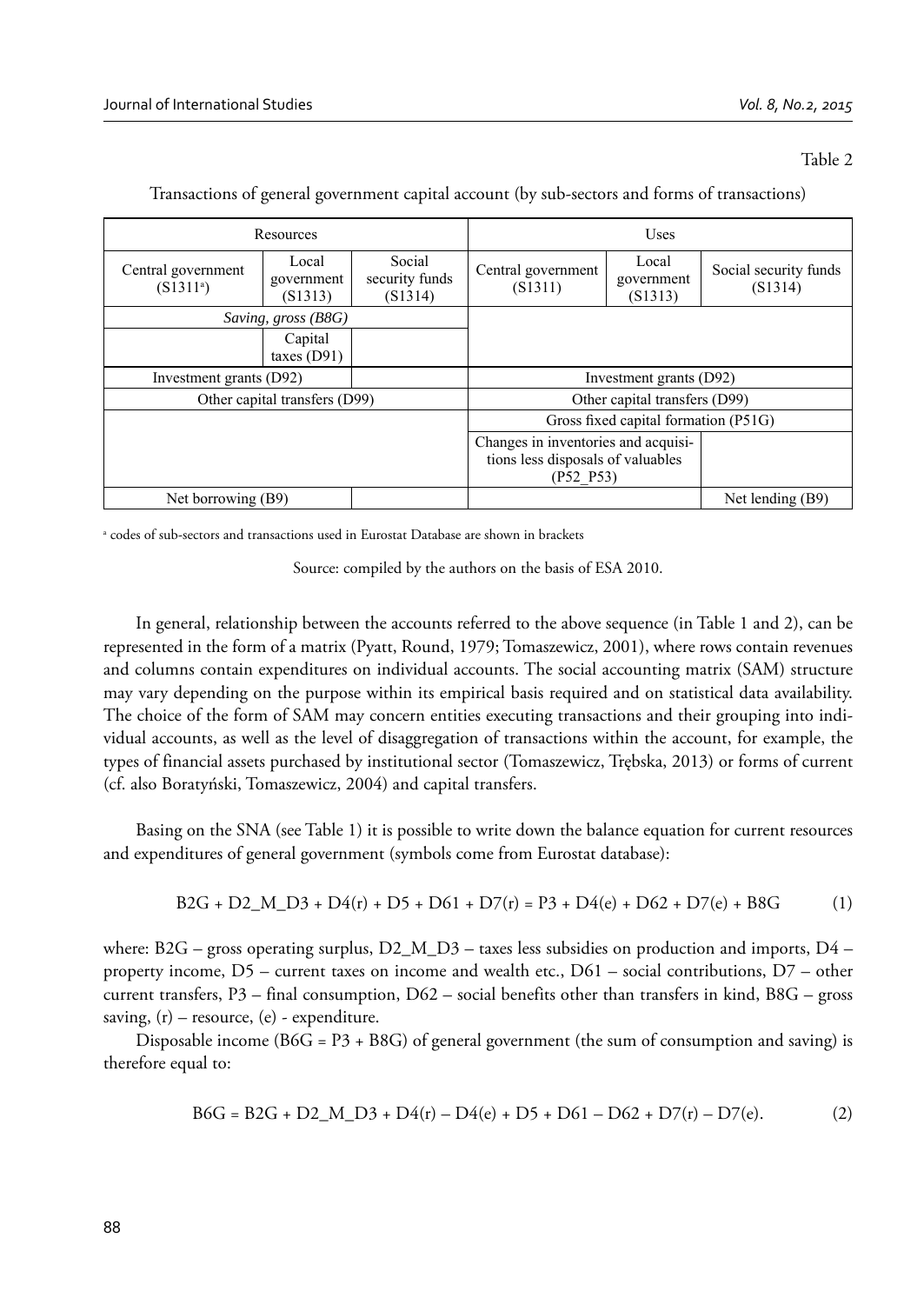Analogous to equation (1), the balance equation for the capital account can be written basing on Table 2:

$$
B8G + D9(r) + B9 = P5 + D9(e)
$$
 (3)

where: D9 – capital transfers, B9 – net borrowing, P5 – gross capital formation.

# **THE STRUCTURE OF RESOURCES AND EXPENDITURES**  OF GENERAL GOVERNMENT IN POLAND IN THE YEARS 2000-2013

In the structure of current resources of general government (see Table 1 and Table 3) the largest shares of taxes less subsidies on production and imports, mainly taxes on products (about 34% according to the harmonic mean) and social contributions – about 35%. In the years 2000-2013 taxes on income and wealth were accounted for 17-22% of the revenues of general government. The latter form of revenue is particularly sensitive to the changes in business cycle which influence the level of primary income of institutional sectors. Thus, its growth in 2006-2008 (also 1995-1997 – see Eurostat database; Non-financial transactions (ESA95), update: 02-02-2015) and a decrease in the period of economic slowdown in 2001-2005 were observed.

Table 3

| Year             | Taxes less subsi-<br>dies on produc-<br>tion and imports<br>$(D2_M_D)$ | Operating surplus<br>and mixed income.<br>gross $(B2A3G)$ | Property<br>income $(D4)$ | Current taxes<br>on income and<br>wealth etc. $(D5)$ | Social contribu-<br>tions $(D61)$ | Other current<br>transfers $(D7)$ |
|------------------|------------------------------------------------------------------------|-----------------------------------------------------------|---------------------------|------------------------------------------------------|-----------------------------------|-----------------------------------|
| 2000             | 33,0                                                                   | 7,2                                                       | 2,4                       | 19,3                                                 | 37,7                              | 0,4                               |
| 2001             | 32,7                                                                   | 7,2                                                       | 2,4                       | 17,1                                                 | 38.5                              | 2,1                               |
| 2002             | 34,3                                                                   | 7,0                                                       | 3,2                       | 17,3                                                 | 36,6                              | 1,6                               |
| 2003             | 34,7                                                                   | 7,1                                                       | 3,4                       | 16,7                                                 | 36,5                              | 1,6                               |
| 2004             | 34,8                                                                   | 7,0                                                       | 2,5                       | 17,3                                                 | 36,2                              | 2,2                               |
| 2005             | 34,1                                                                   | 6,6                                                       | 2,9                       | 17,9                                                 | 34,4                              | 4,1                               |
| 2006             | 34,0                                                                   | 6,3                                                       | 2,9                       | 18,8                                                 | 33,3                              | 4,7                               |
| 2007             | 34,3                                                                   | 6,0                                                       | 3,4                       | 20,9                                                 | 32,3                              | 3,1                               |
| 2008             | 34,7                                                                   | 5,9                                                       | 3,1                       | 21,7                                                 | 31,5                              | 3,2                               |
| 2009             | 33,4                                                                   | 6,4                                                       | 3,2                       | 20,0                                                 | 33,6                              | 3,5                               |
| 2010             | 35,7                                                                   | 6,4                                                       | 2,6                       | 18,7                                                 | 33,0                              | 3,6                               |
| 2011             | 35,9                                                                   | 6,1                                                       | 2,6                       | 18,6                                                 | 33,5                              | 3,4                               |
| 2012             | 33,2                                                                   | 6,1                                                       | 3,1                       | 19,0                                                 | 35,3                              | 3,3                               |
| 2013             | 33,0                                                                   | 6,2                                                       | 2,7                       | 18,6                                                 | 36,2                              | 3,3                               |
| Harmonic<br>mean | 34,1                                                                   | 6,5                                                       | 2,8                       | 18,6 <sup>1</sup>                                    | 34,8                              | 1,9<br>$(2.7$ for 2001-<br>2013)  |

The structure of current resources of general government (in %) in Poland

1 in which taxes paid by households constituted 12.4% on average, 5.2% - taxes paid by non-financial corporations and 0.9% - taxes paid by financial corporations.

Source: calculated by the authors on the basis of Eurostat database: Non-financial transactions (update: 29-07-2015).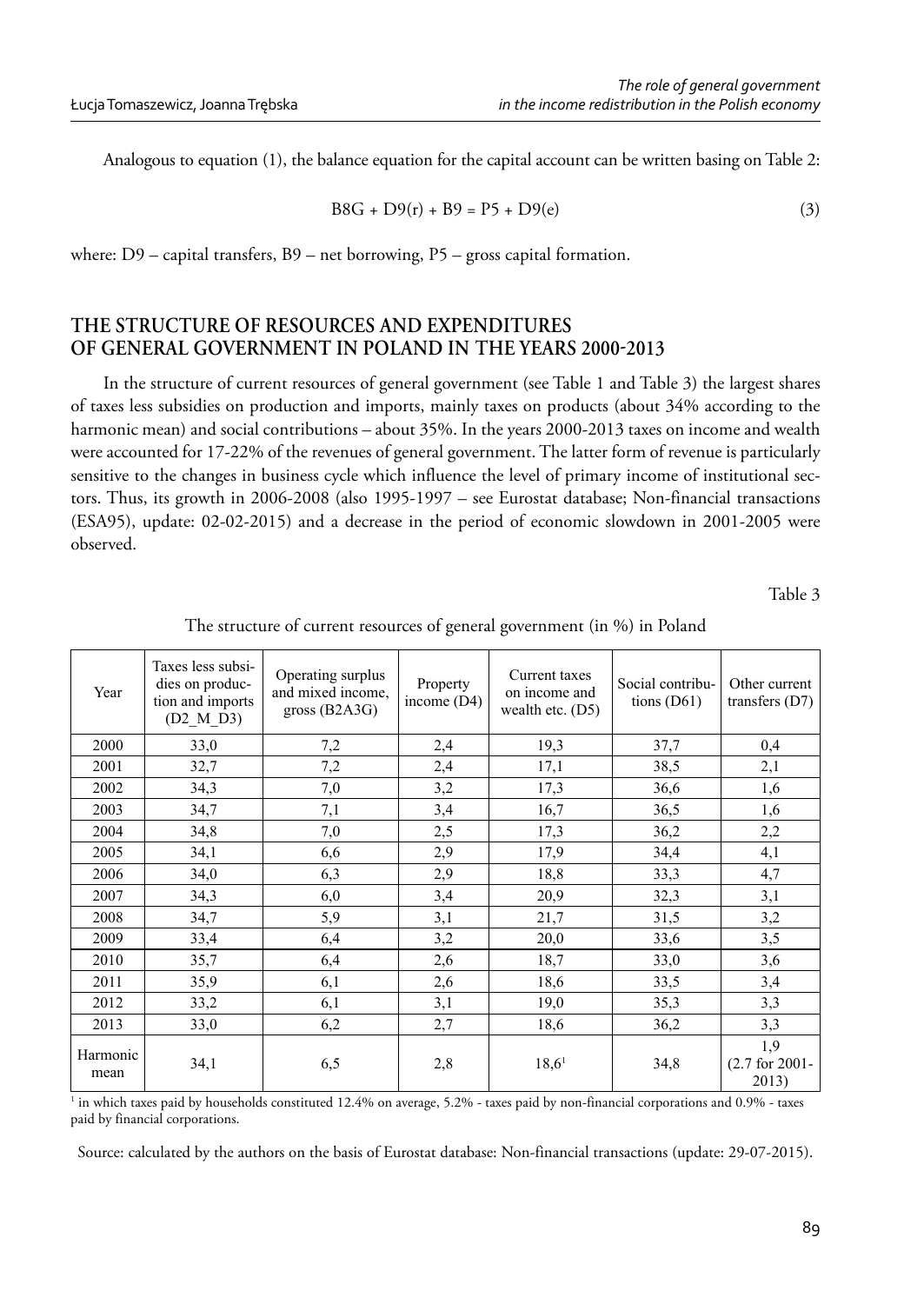The largest part of the revenue from taxes on income and wealth – about 67% (12.4/18.6 from Table 3) in the years 2000-2013 - constituted income taxes and other taxes (including taxes on farms) paid by households. Changes in the share of taxes paid by individual sectors stem from the dynamics of their income and changes in tax rates. In 2000-2004, households submitted to the government about 6% of their primary income (wages, operating surplus and mixed income, net property income) in the form of income tax (see Fig. 1). Then the ratio increased to 7-8% in the coming years as a result of the certain tax reliefs' elimination, but this increase could be greater if the tax rates were not reduced in 2009 (the lowest of 19% to 18%, the highest from 40% to 32%). However, the share of income taxes paid by households in the revenues of general government did not increase significantly. This was a consequence of, among others, decline in the share of households (mainly sub-sector of employers and self-employed) in the creation of operating surplus. According to Polish SNA, households formed 56% of the operating surplus in the economy in 2000 (in 1996, even 62%), while in 2010-2013, this share did not exceed 48%. At the same time the share of non-financial corporations in the creation of the operating surplus increased from 31% in 2000 to 44% in 2013. Despite this, the share of income tax paid by non-financial corporation was rather stable due to the decreasing ratio of the tax burden to primary income (gross operating surplus and net property income), among others, because of the reduction of tax rates on corporate income to 19% (20%) after 2004. In the years 2000-2008 corporations transmit to general government 13-18% of their primary income (average 15%), while in 2010-2013 this ratio fell below 11%, among others in connection with the introduction of new forms of deductions from legal persons' income after 2007.

Approximately 5% of tax revenue of general government constituted income taxes paid by financial corporations. The ratio of the tax burden to the primary income of the sector was characterized by a much greater diversity than in the case of households. In the years 2006, 2010, 2012 negative primary income for this sector is registered (that is why this sector is not shown on Fig.1).

Social contributions are registered on the account of secondary distribution of income as transfer payments from households to general government (social security funds sub-sector). Social contributions include contributions to the pension fund, sickness and accident insurance, labour fund and health insurance. According to the dimension of contributions in 2014, the part of retirement fund constitutes about 45% of the total social contributions (*Ubezpieczenia społeczne w Polsce*, 2014, p. 26). These contributions are fixed by statutory percent of wages of the insured persons (employees). In 2000-2013 the sum of social contributions in relation to the compensation of employees (households' primary income in the form of wages and salaries plus employers' social contributions) ranged between 0.37 and 0.39. In the period 2002-2008, the decline in the share of social contributions in the current revenues of general government is noticed (see Tab. 3). This is due to a decrease in the share of compensation of employees in primary income in the economy from 49% in 2001 to 45-46% in the next years. The observed increase in the share of social contributions in the current revenues of general government in 2011-2013 was a consequence of the reduction of contributions' deduction to Open Pension Funds from 1 May 2011.

The current expenditure of general government consists of consumption, transfer payments and residually determined gross saving (see equation (1)). Since the flows of savings are negative, the current expenditure (and capital) are to some extent financed with debt. During the whole period 2000-2013, consumption expenditures were on average 3 times lower than current transfers, while in most EU countries government consumption is almost equal to the level of current transfers, or even surpasses it (see hereinafter).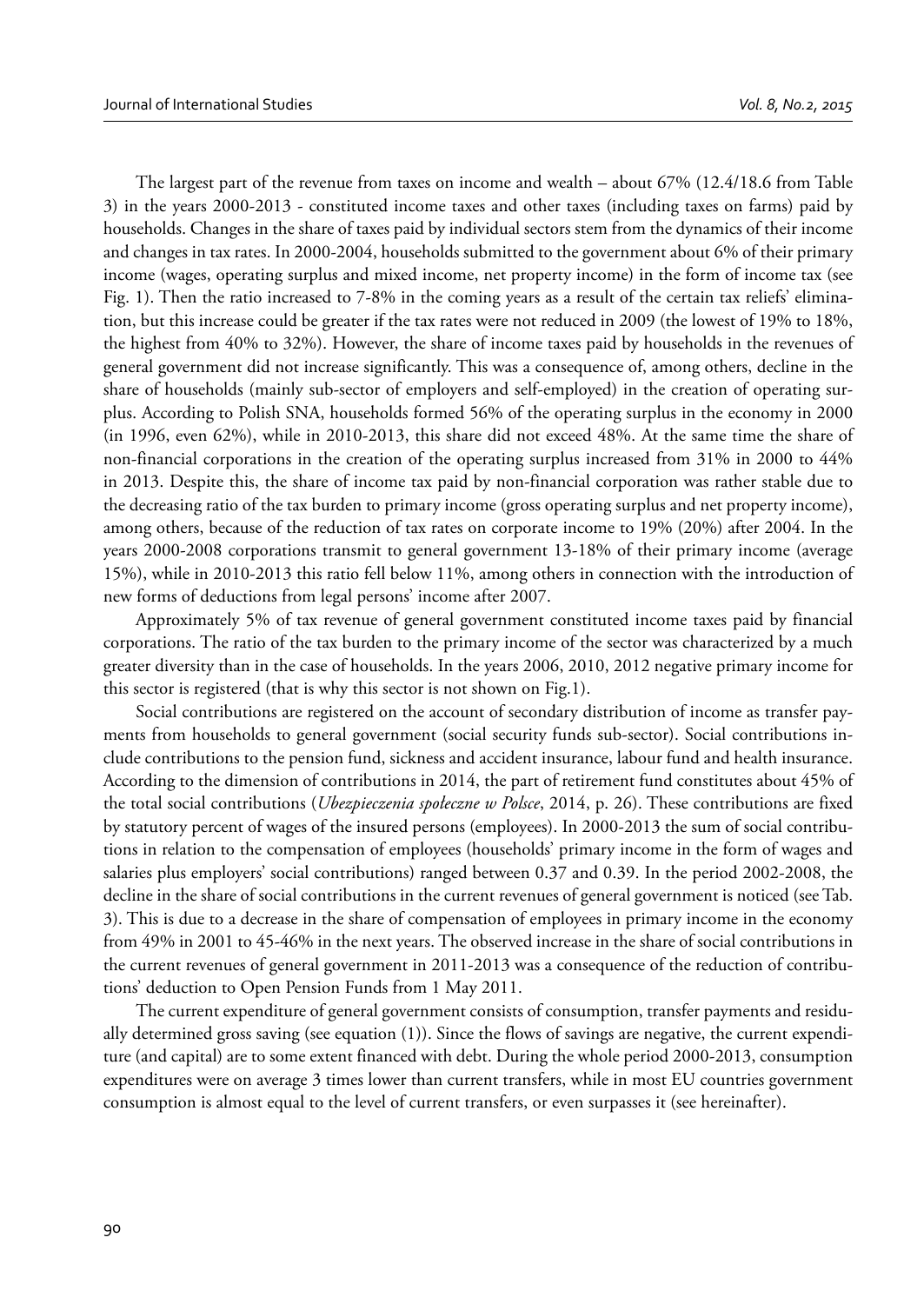

**Figure 1. Income tax in relations to primary income (in %)**

Source: elaborated by the authors on the basis of Eurostat database: Non-financial transactions (update: 29-07-2015).

Within current transfers (other than social transfers in kind) being the spending of general government, social benefits are the most significant. These include social security benefits paid by sub-sector of social security funds and social assistance benefits paid by central and local government to households (mainly to sub-sector of recipients of retirements and pensions). In 2000-2013, social benefits constituted from 98% to 87% of transfer payments of general government, with a clear downward trend. At the same time the share of other current transfers (Net non-life insurance premiums, VAT and GNI – based EU own resources), increased (see Tab. 4).

Table 4

| Year | Social benefits other<br>than social transfers in<br>$\text{kind}$ (D62) | Net non-life<br>insurance premi-<br>ums(D71) | Current interna-<br>tional coopera-<br>tion $(D74)$ | Miscellaneous<br>current transfers<br>(D75) | VAT and GNI -<br>based EU own<br>resources $(D76)$ |
|------|--------------------------------------------------------------------------|----------------------------------------------|-----------------------------------------------------|---------------------------------------------|----------------------------------------------------|
|      | 2                                                                        | 3                                            | 4                                                   | 5                                           | 6                                                  |
| 2000 | 97.9                                                                     | 0,06                                         | 0,00                                                | 2,1                                         | 0,0                                                |
| 2001 | 98.3                                                                     | 0,06                                         | 0,00                                                | 1,7                                         | 0,0                                                |
| 2002 | 94,7                                                                     | 0,06                                         | 0,00                                                | 5,2                                         | 0,0                                                |
| 2003 | 94,5                                                                     | 0.07                                         | 0,00                                                | 5,4                                         | 0,0                                                |
| 2004 | 93,3                                                                     | 0.07                                         | 0,41                                                | 2,9                                         | 3,3                                                |
| 2005 | 88,5                                                                     | 0,16                                         | 0,33                                                | 6,5                                         | 4,5                                                |
| 2006 | 86,7                                                                     | 0.13                                         | 0.76                                                | 8,3                                         | 4,1                                                |
| 2007 | 85,8                                                                     | 0,16                                         | 0.39                                                | 9,2                                         | 4,4                                                |
| 2008 | 85,2                                                                     | 0,19                                         | 0,37                                                | 9,4                                         | 4,8                                                |
| 2009 | 87,5                                                                     | 0,20                                         | 0.39                                                | 7,0                                         | 4,9                                                |
| 2010 | 88,0                                                                     | 0,20                                         | 0,44                                                | 6,2                                         | 5,1                                                |

The structure of current transfer payments of general government in Poland (in %)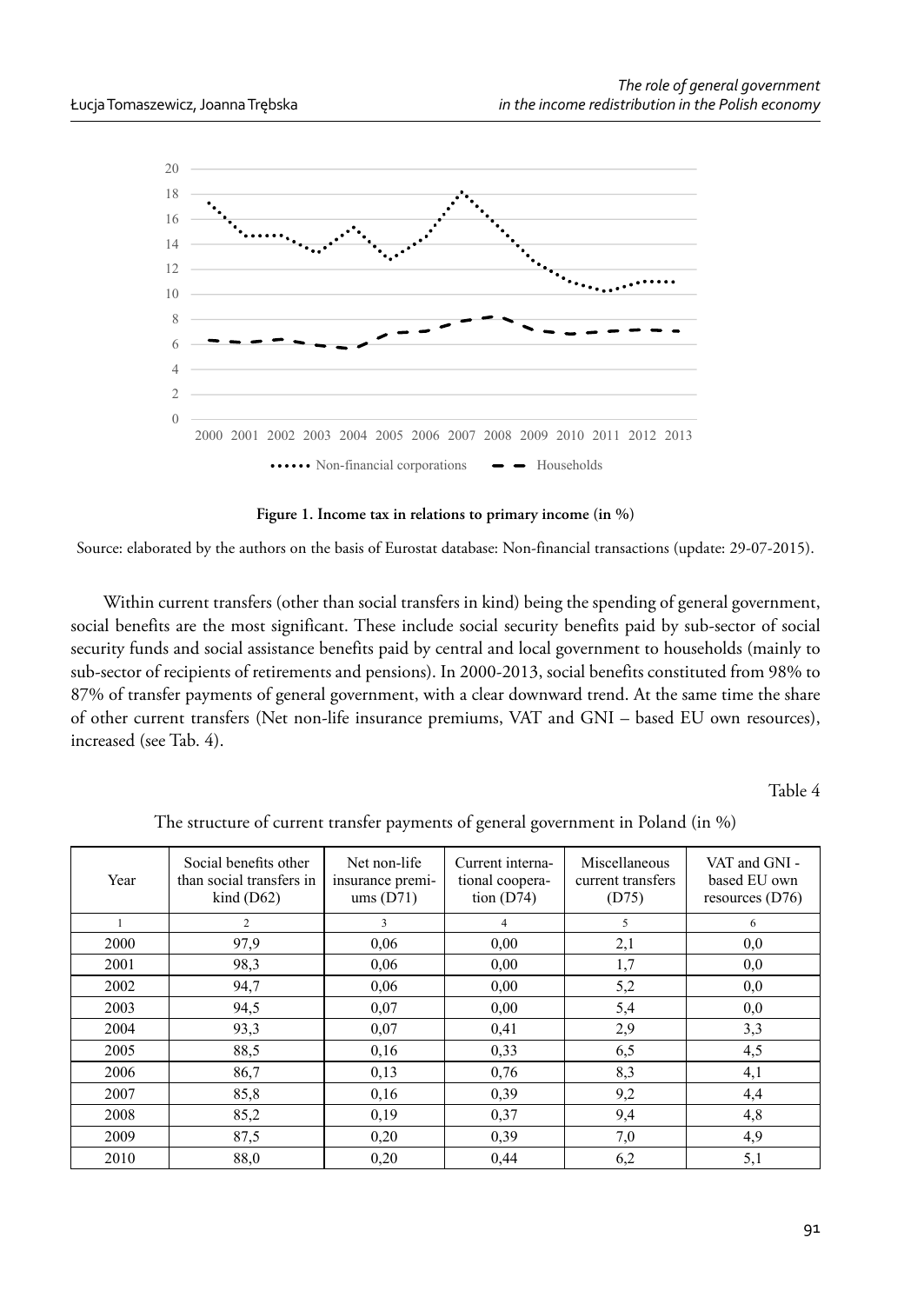| 2011 | 86,5 | 0.19 | $\sim$<br>0.36        | 70 | <u>. u</u> |
|------|------|------|-----------------------|----|------------|
| 2012 | 86,5 | 0.20 | $\sim$ $\sim$<br>∪.⊃~ |    | ر. ر       |
| 2013 | 86,6 | 0,20 | 0,40                  | -- | ັ້         |

Source: calculated by the authors on the basis of Eurostat database: Non-financial transactions (update: 30-07-2015).

As was commented on earlier, the social benefits are primarily retirement pays (the product of the average retirement pay and the number of retirees) and pensions (the product of the average pension and the number of pensioners). Thus, the total amount of social benefits depends on the average height of the various types of benefits and the number of beneficiaries.

A significant increase in the number of retirees benefiting from non-agricultural social security system (from 3.6 million in 2000 to 5.3 million in 2010 and 5.2 in 2014) is noticed. Whereas, the significant decrease in the number of persons receiving a pension from an disability to work (from 2.7 million in 2000 to 1.1 million in 2014) and a decrease in the total number of retirees and pensioners insured in Agricultural Social Insurance Fund (from 1.9 million in 2000 to 1.2 in 2014) is visible. The total number of pensioners decreased from 9.4 million in 2000 to 8.9 million in 2014 (see: http://stat.gov.pl/bdl/app/dane\_podgrup. display?p\_id=999026&p\_token=0.16736937372170213#, update 2015-05-23). The ratio of the average retirement pay to the average wage in the economy was equal to approximately 0.56 in the period 2002-2013 (see: http://stat.gov.pl/bdl/app/dane\_podgrup.display?p\_id=999026&p\_token=0.39717711920724874#, update 2015-03-30) but the forecasts for gross replacement rate at retirement point to its decline to a level of 0.2 in Poland in 2050 (*The 2012 Ageing Report*, 2012).

Analyzing the structure of revenues and capital expenditure of general government, a number of key patterns is noticed. Over 80% of capital spending constitute gross capital formation. In addition, the yearon-year the share of investments expenditures of the government sector or expenditures financed by government through investment grants (especially for sub-sector of private domestic corporations) grew up. Simultaneously, since 2004 an increasing proportion of capital resource of this sector are investment grants from EU institutions to general government.

The share of gross fixed capital formation of general government increased from 10% in 2000 to 29% of these expenditures in Poland in 2011 (22% in 2013). This proportion in Poland is much higher than average for EU (15% in 2012-2014).



**Figure 2. The structure of capital expenditure of general government (in %)**

Source: elaborated by the authors on the basis of Eurostat database: Non-financial transactions (update: 30-07-2015).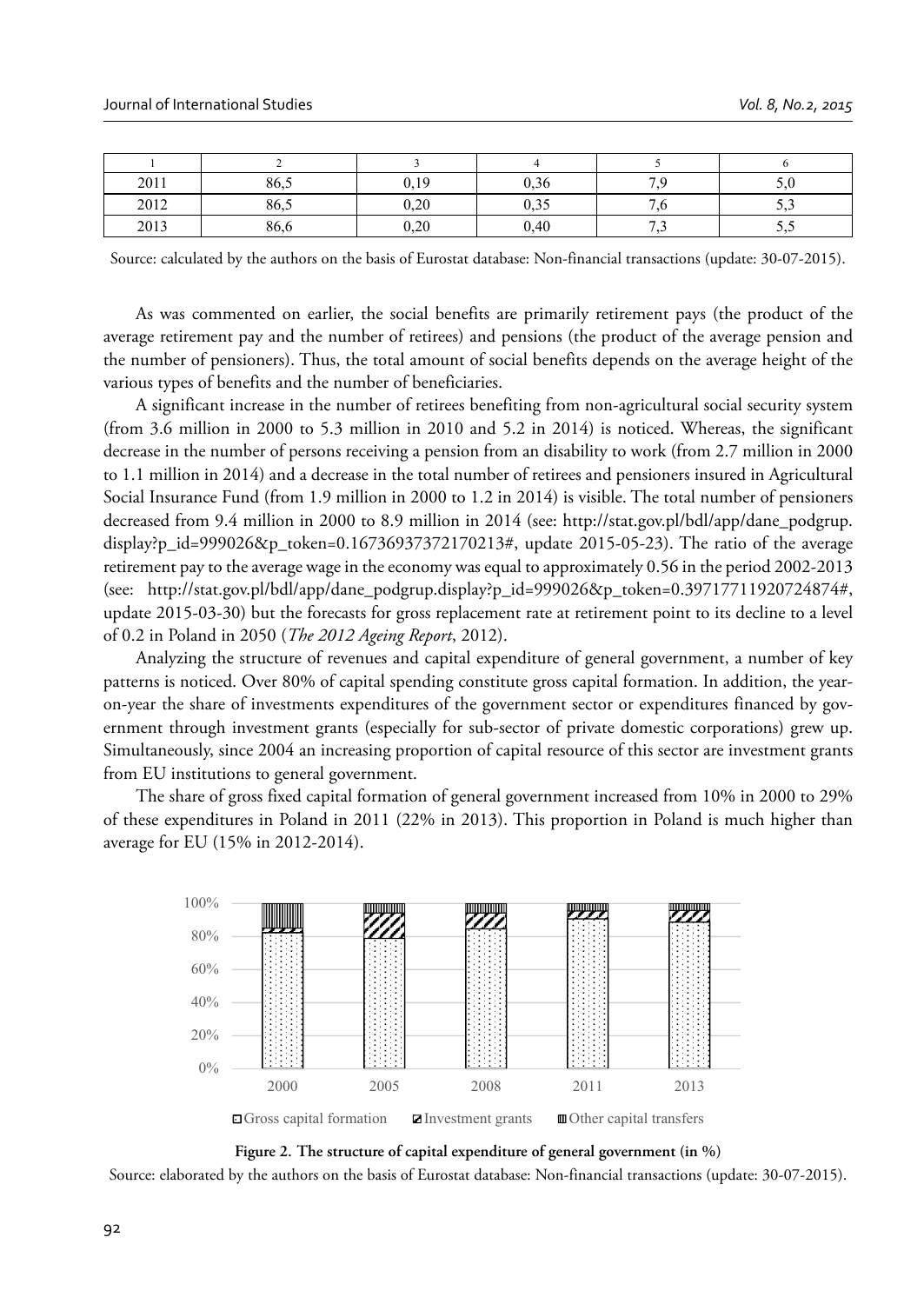Capital expenditure of general government are financed by net incurrence of liabilities to the greatest extent, which results in a net borrowing (Fig. 4) and a gradual increase in the public debt in relation to GDP (from 36.5% in 2000 to 55.7% in 2013 and 50.1% w 2014). Relatively low net borrowing is observed for subsectors of local government (4,3% w 2014) and social security funds (2,3% w 2014) - see Fig. 3.

The public debt in Poland is still lower than in most highly developed European countries and lower than the average for the EU28 which was equal to 86.8% in 2014 (e.g. 89.4% in the United Kingdom, 95.0% in France, 74.7% in Germany, and even above 100% GDP in Greece (177.1%), Portugal (130.2%), Italy (132.1%), Ireland (109.7%) and Belgium (106.5%). The relatively low level of public debt in relation to GDP is observed in most new EU-member states (only in Slovakia in 2012 it exceeded 50%).



**Figure 3. Government consolidated gross debt in Poland (in % of GDP)** Source: elaborated by the authors on the basis of Eurostat database: Government revenue, expenditure and main aggregates (update: 22-07-2015).

# **THE ROLE OF GENERAL GOVERNMENT IN THE POLISH ECONOMY IN COMPARISON WITH SELECTED EU COUNTRIES**

The role of the state in the economy is often measured by the share of public expenditure in GDP, i.e. current and capital expenditure of general government: current expenditure on individual and collective consumption (including social transfers in kind) and transfer payments, including in particular social benefits, capital expenditures and capital transfers, including investment grants for businesses. In Poland, a significant decrease in the expenditure of general government from 51% of GDP in 1996 to 41.1% of GDP in 2000 was observed. A similar trend was observed in most EU countries (in EU27 group this ratio decreased from 52% of GDP in 1995 to 44.7% in 2000 see Eurostat database: National accounts (ESA1995)). After 2000, in Poland, the ratio of public spending to GDP stabilized at the level of 43-45% of GDP (see Fig. 4). During the whole analyzed period this ratio was lower than the EU average. In 2002-2007 in the group of EU28 (EU27 group does not include Croatia, for which data is available since 2002), the average ratio of government expenditure to GDP was about 46% (from Eurostat database: Government revenue, expenditure and main aggregates, update: 24-07-2014).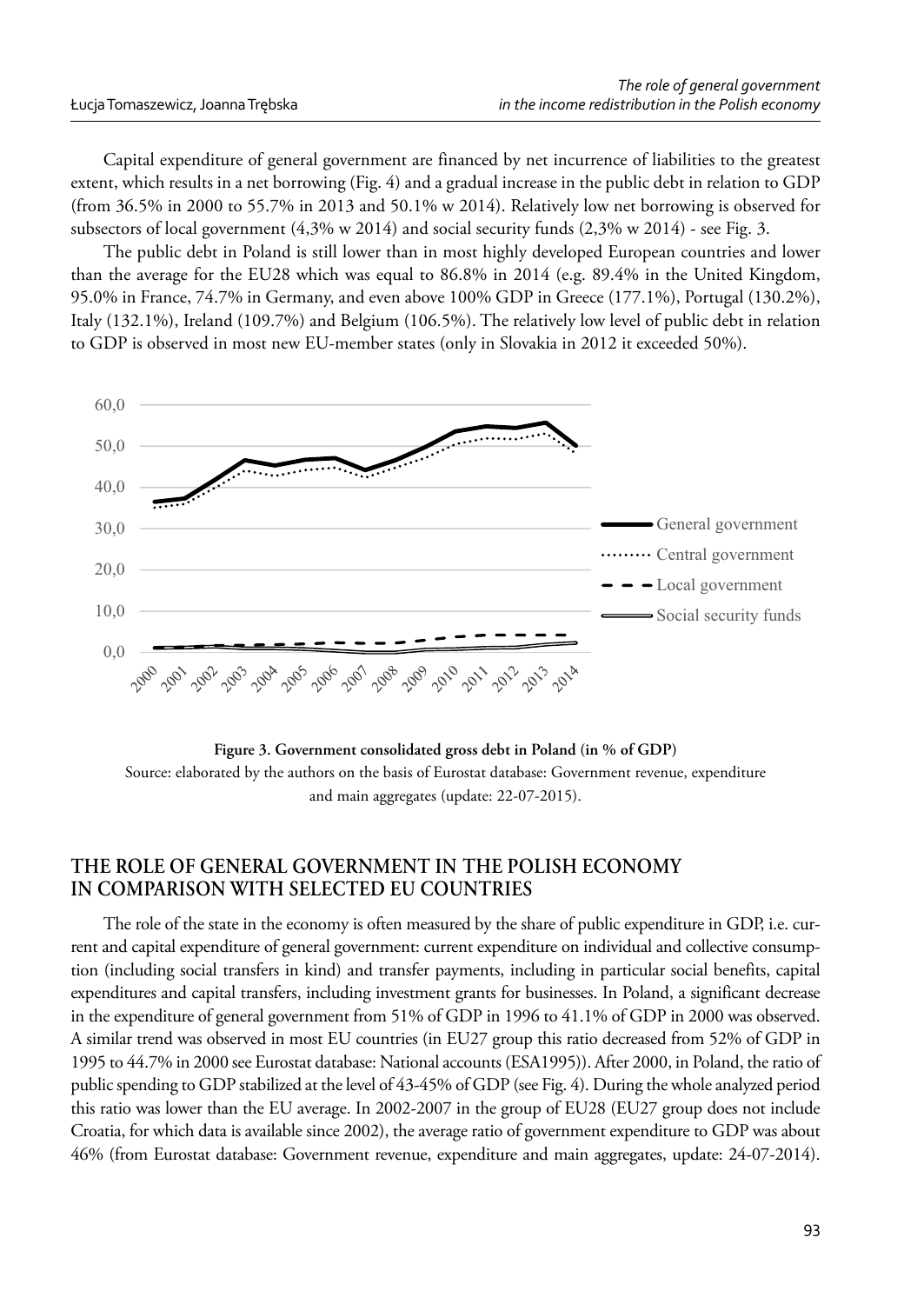The fluctuations of the analyzed relation, observed in 2008-2012, were more closely related to fluctuations in GDP growth in the EU due to the economic crisis, than to variations in the total amount of public expenditure.

Recourses of general government in relation to GDP in Poland ranged between 37% and 40%, i.e. below the EU average. Over the whole period, public expenditure exceeded the revenue, thus net borrowing of the general government was observed (with a tendency to a decrease in periods of economic recovery).



**Figure 4. Public expenditures, resources and net borrowing in relation to GDP (in %) in Poland compared to the EU.** Source: elaborated by the authors on the basis of Eurostat database: Government revenue, expenditure and main aggregates (update: 22-07-2015).

Analyzing the year 2014, among the EU countries there are groups of countries with relatively high public expenditure and revenue in relation to GDP (see Figure 5), above the EU average (45.2% of GDP for revenues and 48.1% for expenditure in 2014):

- Nordic countries, i.e. Denmark, Finland, Sweden, in which both public spending and revenues exceeded 51% of GDP in 2014;
- Western European countries: France, Belgium, Austria with public spending over 50% of GDP and slightly lower revenues;
- Southern European countries: Italy and Greece (spending more than 49% of GDP), while in Greece the general government revenue was much lower than expenses.

In turn, in the countries of Eastern Europe - Estonia, Romania, Latvia, Lithuania and Bulgaria, public spending and revenue are less than 40% of GDP.

The same method of ordering countries was applied for the years 2002 and 2012. In general, the above conclusions are also true for those years, noting, however, the relative increase in the state's interference (measured by the expenditure and revenue in relation to GDP) in the group of Mediterranean countries: Spain, Portugal, Italy and Greece and decline of these ratios in Germany and Sweden.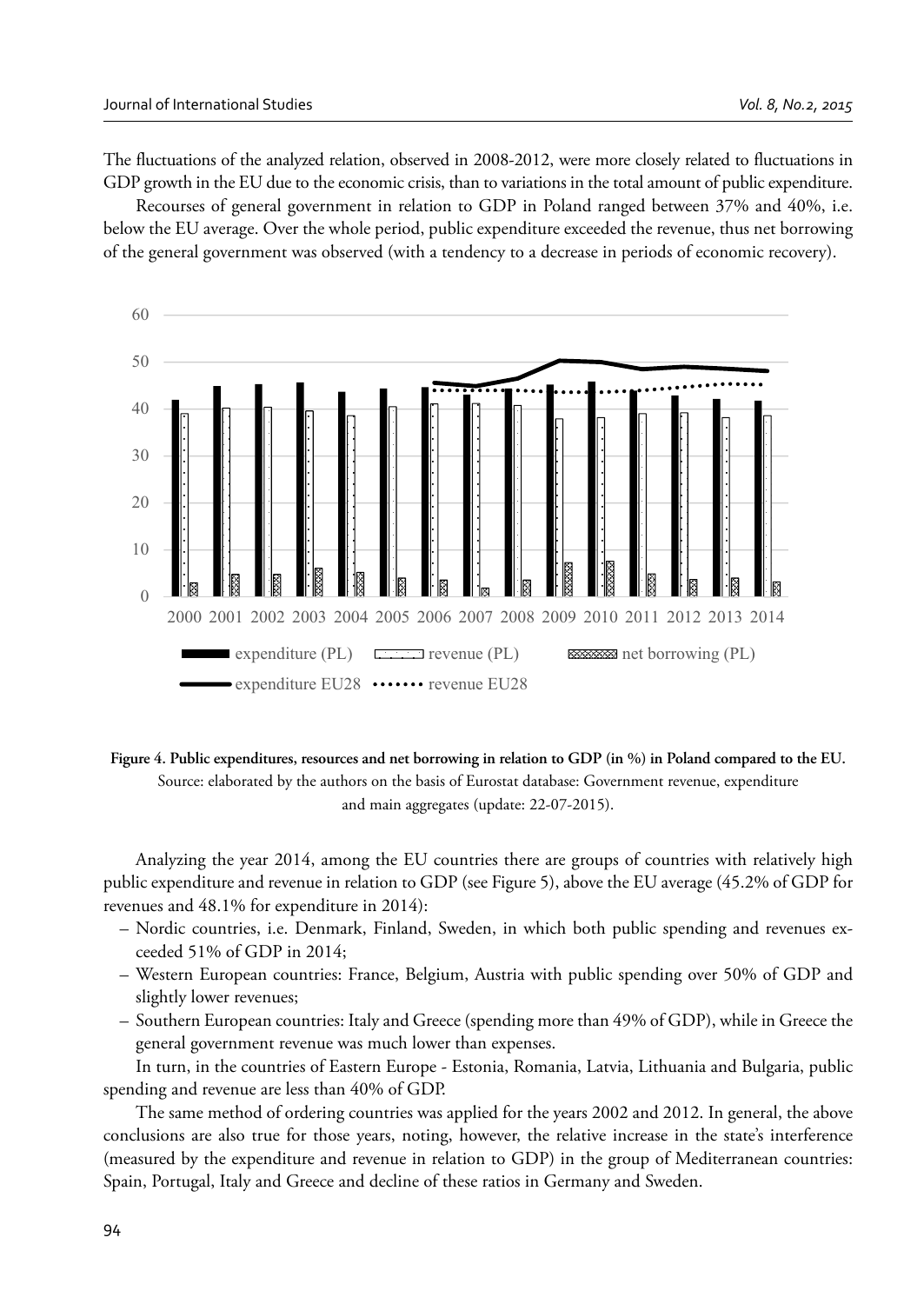

a The ranking of countries is due from the Hellwig's development pattern method (Hellwig, 1968) applied for assessing the extent of state interference in the economy. This method allows the simultaneous consideration of several features, i.e. the ratio of expenditure and revenue to GDP in this case.

**Figure 5. Public resources and expenditure in relation to GDP (in %) in 2014a** Source: elaborated by the authors on the basis of Eurostat database: Government revenue, expenditure and main aggregates (update: 22-07-2015).

Differences in the structure of general government's revenue in individual countries (see Fig. 6) result mainly from the regulations of tax systems and social security systems. Thus, the structures are similar in those countries in which the principles of operation of these systems are congruent. The structure of government revenue in Poland and most of the EU countries are similar (none of the similarity indices based on frequency coefficients calculated according to formula proposed by Johnson (1976, p. 48) was not lower than 0.5 from the range (0-1)). The analysis of the similarity of structures indicates that the structure of current resources of general government in Poland is the most similar to the structure of these resources observed in Estonia, Lithuania, Slovakia, Czech Republic, France (absolute similarity index of structures above 0.91) and least similar to the structures in Denmark, Sweden, Ireland and the UK (index below 0.8). A good example of the impact of the fiscal systems on the structure of current revenues of the general government is the comparison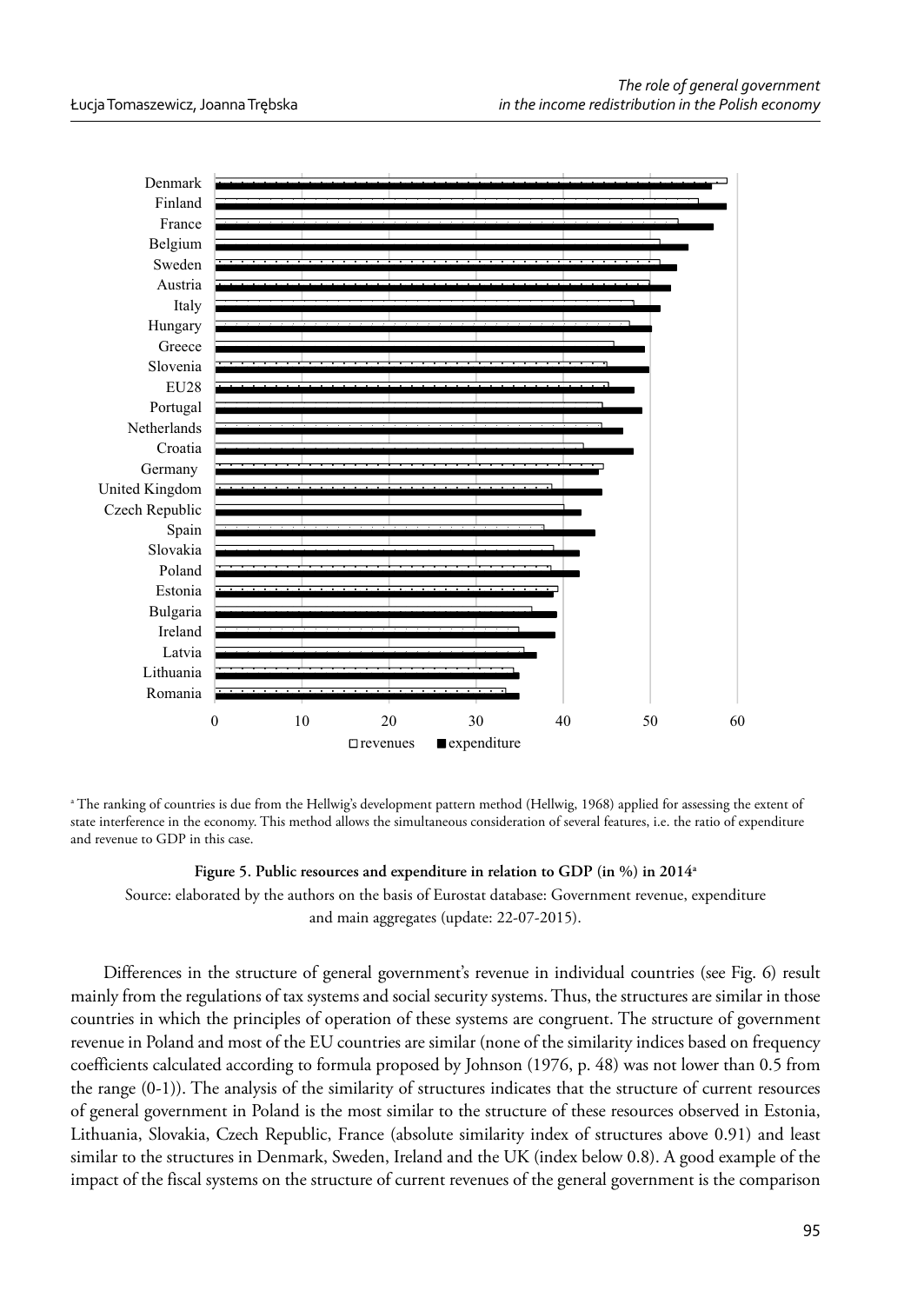of Poland and Denmark. In Denmark income tax constituted 58% of current revenues of the general government in 2013 (in Poland 18.6%), of which 90% was the income tax paid by households (in Poland, 67%).



**Figure 6. The structure of current recourses of general government in selected EU countries in 2013** Source: elaborated by the authors on the basis of Eurostat database: Non-financial transactions (update: 30-07-2015).

As it was mentioned earlier, due to the occurrence of negative flows of general government's saving (one of its current expenditure items), it was impossible to assess the similarity of the current expenditure structures by frequency coefficients. Therefore, the following analysis is confined to transfers.

In the structure of current transfers that are spending of government, dominate social benefits in all EU countries (see Fig. 7). This form of transfer relates to pensions payments due to old age (retirements pay), disability to work, survivors (family pensions) and unemployment pensions (classification used in Eurostat database for Pensions). Among these forms of social payments retirement pay constitutes the largest part of total pensions, its share in 2012 was equal to 89% in United Kingdom, 86% in Latvia, 81% in France, 77% in Denmark, 71% in Germany, 65% in Greece, and only 63% in Poland. Comparing the data for the years 2005 and 2012 (the only currently available), an increase in the share of retirement pay in total pensions is observed in most European countries. In Poland, a relatively high share of family pensions is noticed (15.5% of total pensions in 2012), this proportion is higher only in Spain (19.6%), Croatia (18.4%), Italy (16.1%), Germany (16.1%) and Belgium (15.8%) – see Eurostat database for Pensions, last update: 03-07-2015.

The ratio between the two components of capital transfers from the government (investment grants and other capital transfers) differs significantly in the EU. For example, in Lithuania the government sector hardly does not provide grants for investments. In contrast, in Latvia and Ireland investments grants are the only form of government capital transfer payments.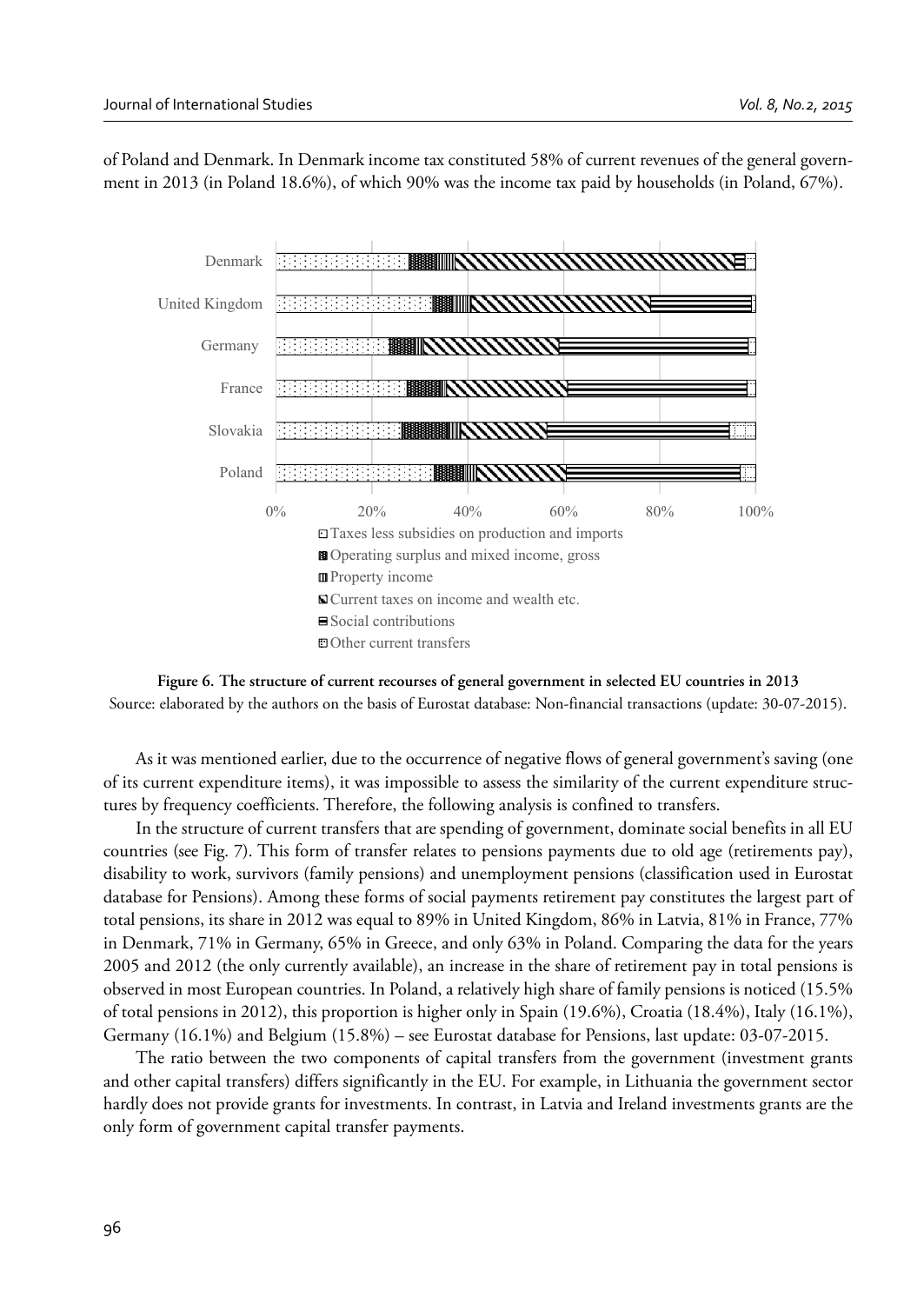



Source: elaborated by the authors on the basis of Eurostat database: Non-financial transactions (update: 30-07-2015).

In assessing the similarity of the structures of transfer payments in 2013 both current and capital transfers were taken into account. In terms of the transfers' structure, European countries are characterized by a high degree of similarity. Poland is the most similar to Germany, Portugal, Finland, Austria, Sweden, France (similarity index above 0.96), while the least similar to that of Greece, Slovenia, Latvia (similarity index below 0.88).

The scope of general government expenditure in Poland in the years 2000-2013 can be presented also by following numbers. The consumption of general government constituted approximately 22% of consumption in the country (the average for the EU28 in analysed period of time was 26-27%). The increase of the share of government sector in the investment process, mainly in infrastructure investment, is clearly visible in Poland. The share of gross fixed capital formation of general government increased from 10% in 2000 to 29% of these expenditures in Poland in 2011 (22% in 2013). This proportion in Poland is much higher than average for EU (15% in 2012-2014) and its average for period 2005-2013 was the highest in Europe. Investments of general government sector were financed largely from investment grants whose level grew by 2011 and similar regularities are observed in other countries of Central and Eastern Europe countries. The decrease in public investment after 2009 is visible for UE28, particularly strong in Greece, Spain, Portugal where fixed capital formation decreased by around 60% in 2013 compared to its highest level in 2008 or 2009 (public investments in Poland decreased by 27% in 2013 compared to 2011).

# **CONCLUSIONS**

In the recent years (i.e. in the period before and after the financial crisis of the end of the first decade of the twenty-first century) discussions about the desirable scope of state interference in the economy and directions of its activities in the context of stabilizing the economy, stimulating economic growth and reducing social inequalities, on one hand, have gained special significance. On the other hand, the problem of rising public debt of most economies is noticed. The proposed remedial actions (for example, for Poland for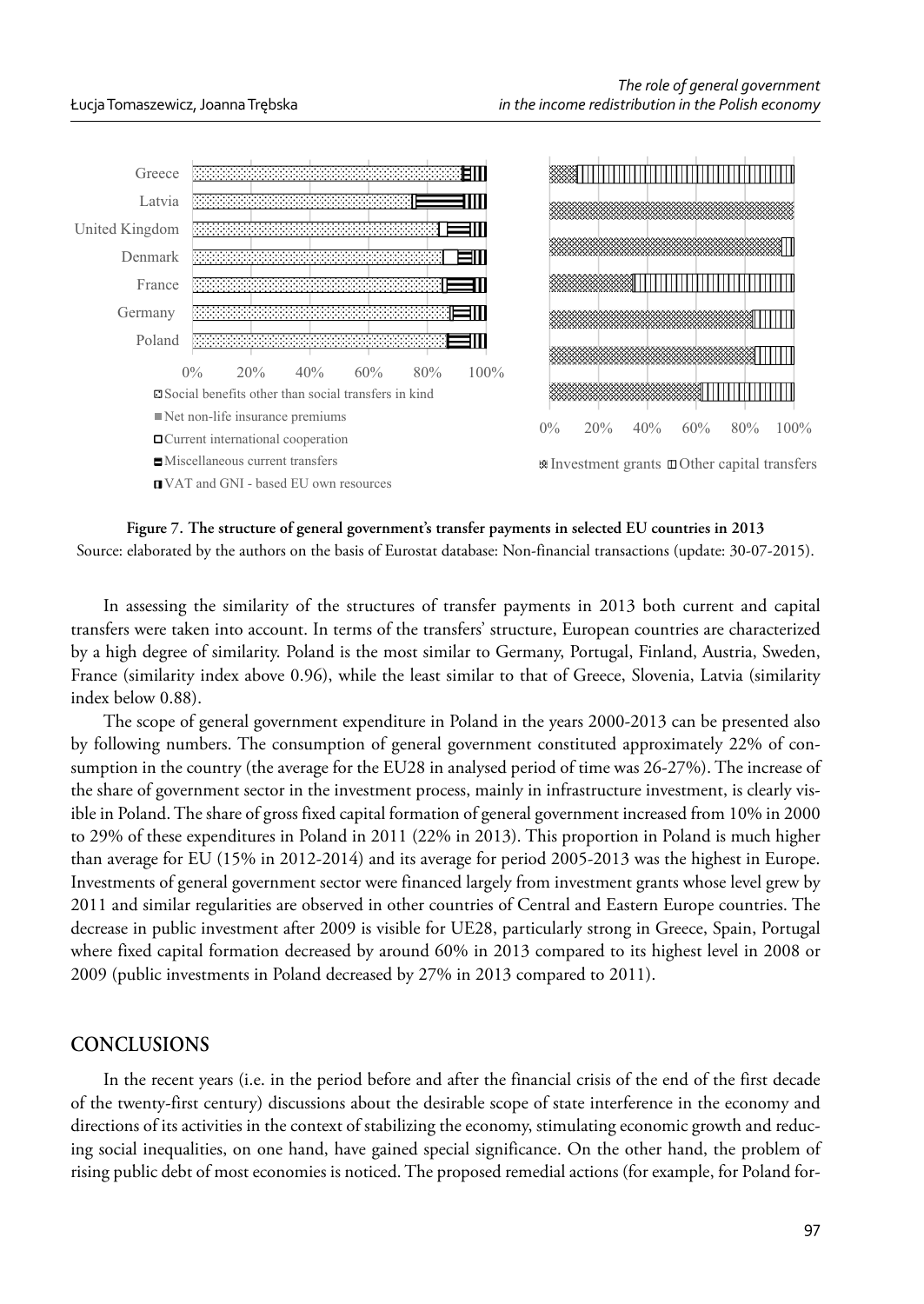mulated in the aforementioned report *Reforma kulturowa 2020-2030-2040*) mainly concern changes in the structure of income (e.g. tax structure changes leading to the reduction of social inequalities) and changes in the structure of expenditures, limiting the forms of expenditure that do not contribute to economic growth.

Public expenditures in Poland as well in other EU countries are financed primarily from indirect taxes, direct taxes and social contributions. In 2013 each of these three forms of government revenues accounted for around 30% on average in the EU28 group of countries. We can indicate countries which differ substantially from this average: in Sweden over 40% of government revenues were indirect taxes, in other Nordic countries, Belgium, Ireland and the UK share of direct taxes exceeded 35%, while in the Czech Republic, Germany, Slovakia, Poland, France, the share of social contributions were the largest. The share of taxes on products is relatively high in Poland (33% in 2013, 33-36 in the period 2000 to 2013 for no apparent trends) compared with other countries, e.g. in Germany only 24%. The share of income taxes in the revenues of the general government in Poland is characterized by small fluctuations (within 2 percentage points depending on the economic situation). After the outbreak of the financial crisis taxes were not raised (PIT and CIT rates were lowered earlier, some tax credits were abolished). Meanwhile, in most EU countries in recent years (after the financial crisis), this share has increased (substantially in Portugal, Denmark, Greece, Belgium and France) as an expression of actions aimed at improving the situation of public finances.

The observed growth of the share of social contributions in the revenues of the general government in Poland after 2008 resulted mainly from changes in the proportion between transfers to social security funds (general government sub-sector) and open pension funds, temporary increase in revenues through the acquisition of part of the funds accumulated in pension funds (in 2011), introducing the possibility of individual exemption from payment of contributions to pension funds (in 2014). Some of these changes were introduced in other European countries (Hungary, Denmark, Italy, Germany), in the majority of countries the retirement age was raised.

A similar demographic situation in Europe is the cause for the similarity of the structure of transfer payments. Within current transfers of general government, social benefits are the most significant. In EU28 they constituted almost invariably 90% of current transfers during the whole analyzed period. In Poland, in 2000-2013 these benefits constituted from 98% to 87% of transfer payments of general government, with a clear downward trend. Public expenditure in the form of social benefits have been reduced through the implementation of the next steps in pension reform (shifting retirement age, abolition of a part of the privileges concerning the possibility of early retirement) and sealing system of granting disability pensions.

The share of consumption in the sum of current expenditures of government (i.e. transfer payments and consumption) is on average in EU (about 50%) twice higher than in Poland. The share of general government's consumption in total consumption in the Polish economy was significantly lower than the average for EU28. Whereas, the share of gross fixed capital formation of general government in total gross fixed capital formation in Poland is much higher than average for EU and an increase of this share is clearly visible.

In years in which public current expenditure exceeded current revenues (throughout the period considered, with the exception of 2006-2008), general government's stock of saving decreased, which meant an increase in debt and / or sale of assets (e.g. through privatization). Over the whole period, total public expenditure (current and capital) were higher than the revenue, what resulted net borrowing of the general government in (with a tendency to a decrease in periods of economic recovery). There has been a gradual increase in the Polish public debt to a level of 50.1% of GDP in 2014. However, the public debt in Poland (as well as in most new members of EU) is lower than the average for the EU28 which was equal to 86.8% in 2014, the highest in Greece, Portugal, Italy, Ireland and Belgium (above 100% of GDP).

Both public expenditures and resources of general government in relation to GDP in Poland are lower than observed in EU. After a significant decrease in the expenditure from 51% of GDP in 1996 to 41.1% of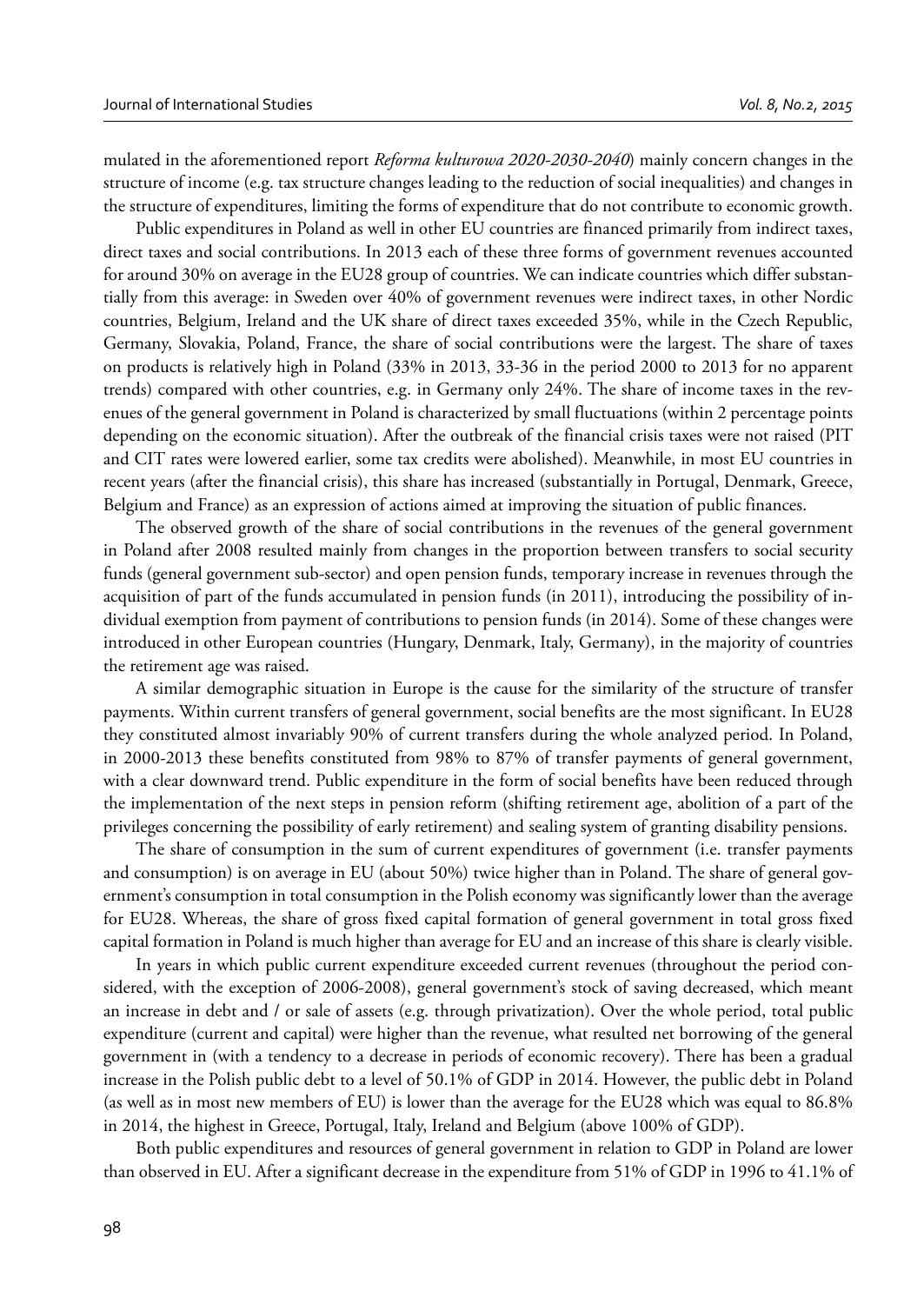GDP in 2000 (a similar trend was observed in most EU countries from 52% of GDP in 1995 to 44.7% in 2000) the ratio of public spending to GDP stabilized at the level of 43-45% of GDP in Poland. Recourses of general government in relation to GDP in Poland ranged between 37% and 40%.

The analysis of the similarity of structures indicates that the structure of government revenue and expenditures in the EU countries are similar. Much bigger differences between these countries exist for the structure of revenues than expenditures. However, the structure of current resources of general government in Poland is the most similar to the structures observed in Eastern European countries. In contrast, Poland is the most similar to the highly developed countries of Western Europe in terms of the structure of general government's transfer payments.

Changes in the level and structure of general government's expenditure and revenue require deeper analysis in the context of the changing demographic structure in Poland and Europe, i.e. population aging (see *The 2012 Ageing Report,* 2012). The projections for the group of countries EU27 indicate a decrease in the working-age population (14% over the period 2010-2060) and an increase in the number of elderly people (75%) which means a significant change in relations between the number of economically active persons and the number of retirees. The increase in the demographic old-age dependency ratio (people aged 65 or above relative to those aged 20-64) from 28% in 2010 to 58% in 2060 in the EU27 is projected. Will general governments manage to balance expenditures and revenues according to the demographic forecasts? What new solutions will have to be found to prevent from public debt increase in the future?

#### **ACKNOWLEDGMENT**

This paper was developed under the project financed by Polish Science Center no. DEC-2012/07/B/HS4/02928 "Determinants of the development of the Polish economy in the twenty-first century. Empirical analysis and projections based on system of macroeconomic models."

#### **REFERENCES**

- Alesina, A., de Rugy, V. (2013), Austerity:the Relative Effects of Tax Increases Versus Spending Cuts, *Mercatus Center Working Paper*, March 7.
- Attanasio, O., Banks, J., Wakefield, M., (2004), Effectiveness of Tax Incentives to Boost (Retirement) Saving: Theoretical Motivation and Empirical Evidence, *OECD Economic Studies.*

Bain, K., Howells, P.G.A. (1987), *Government and the Economy*, London, Longman.

Balcerowicz, L., Rzońca, A., Kalina, L., Łaszek, A. (2014), *Economic Growth in the European Union*, Lisbon Council e-book.

Balcerowicz, L. (2004), *W kierunku ograniczonego państwa*, Pruszków, Oficyna Wydawnicza Rewasz.

Barr, N. (2001), *The Welfare State as Piggy Bank. Information, Risk, Uncertainty and the Role of the State*, New York, Oxford University Press.

Bohum, P. (1987), *Social Efficiency; A Concise Introduction to Welfare Economics*, (2<sup>nd</sup> ed.), London, Macmillan.

Chang, H.-J. (2003), *Globalization, Economic Development and the Role of the State*, London, Zed Books Ltd.

*European System of Accounts ESA 1995* (1996), European Commission, Brussels-Luxemburg.

*European System of Accounts ESA 2010* (2013), European Commission, Luxemburg.

Eurostat database on-line access: http://ec.europa.eu/eurostat/data/database.

Golinowska, S. (2005), Przyszłość państwa opiekuńczego i systemu zabezpieczenia społecznego, *Polityka Społeczna*, 11- 12/2005, pp. 1-9.